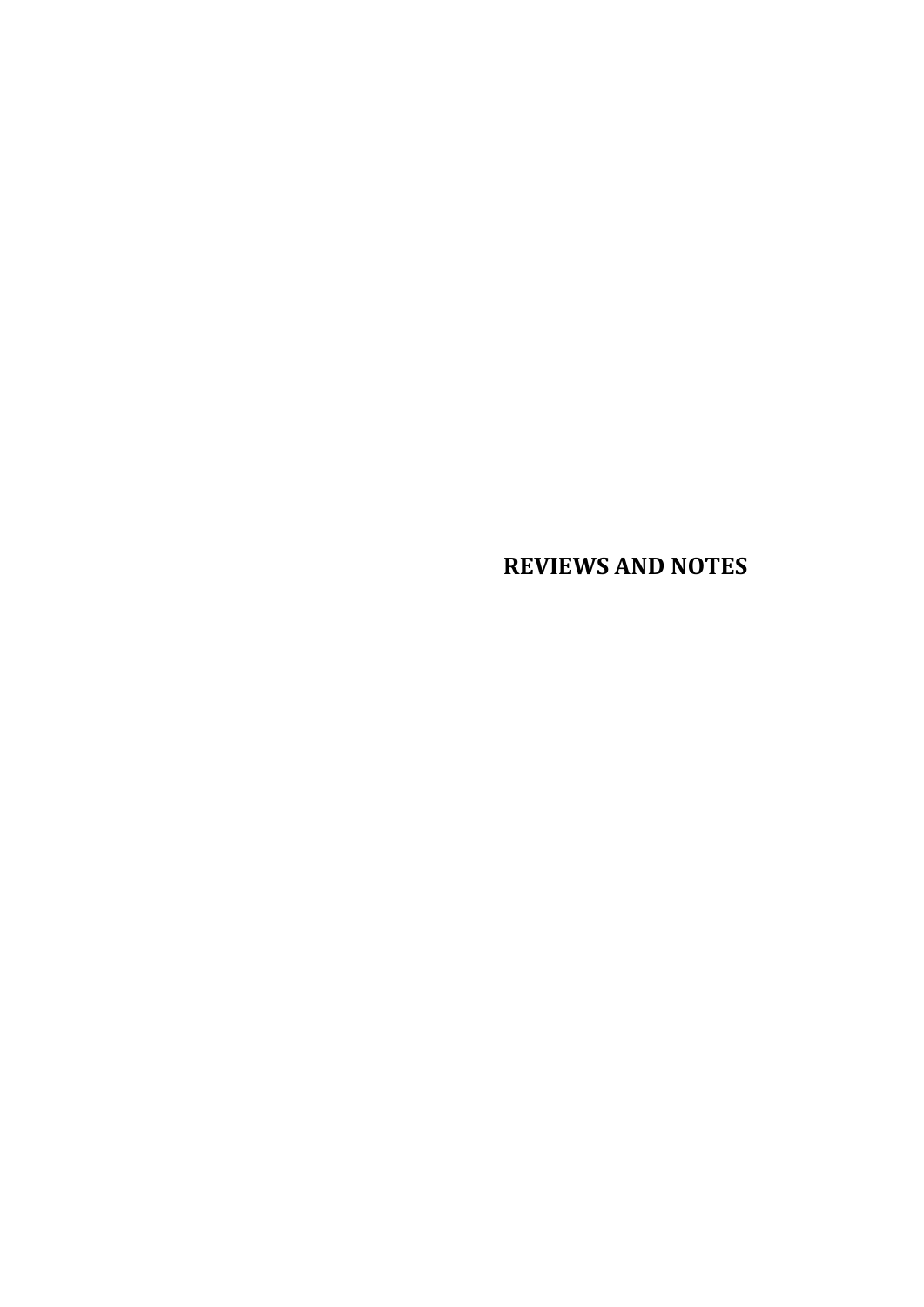1

## **Cosmin Dragoș DUGAN,** *Neuroaugmentarea în epoca cognitizării. Între competiție sinergie. Optimizarea performanțelor umane pentru personalul de securitate națională și profesii de elită***1, Bucharest, Military Publishing House, 2020**

## **Review by Alexandra POPESCU\***

The central element of the book "Neuro-augmentation in the age of cognition" is represented by the study of the role of the techniques and instruments specific to the practice of neuro-augmentation in optimizing human performance, focusing on the military field, without limiting exclusively its focus on it. From this perspective, the author's approach can be considered a structured and documented approach conducted in Romania on the cognitive optimization and neuroaugmentation, the final goal of the research process described in the process being to develop an autochthonous vision regarding the development and implementation of programs to increase/optimize the performance of the personnel employed in the field of national security.

In an increasingly competitive society, where intelligence, creativity and originality are central factors in the process of evaluating human performance, the pressure to reach maximum potential led to the creation of a culture of improving cognitive, emotional and behavioural performances. Cognitive performance optimization and neuro-augmentation have crystallized especially in recent decades as distinct and specialized branches within the concept of human performance optimization (HPO), focusing on achieving maximum performance, in ethical and medical safety conditions. In this context, the book represents a first step in the development and identification of

<sup>1</sup> *Neuroaugmentation in the age of cognition. Between competition and synergy. Optimizing human performance for national security personnel and elite professions*.

<sup>\*</sup> PhD Candidate University of Bucharest, e-mail: Popescu.alexandra@animv.eu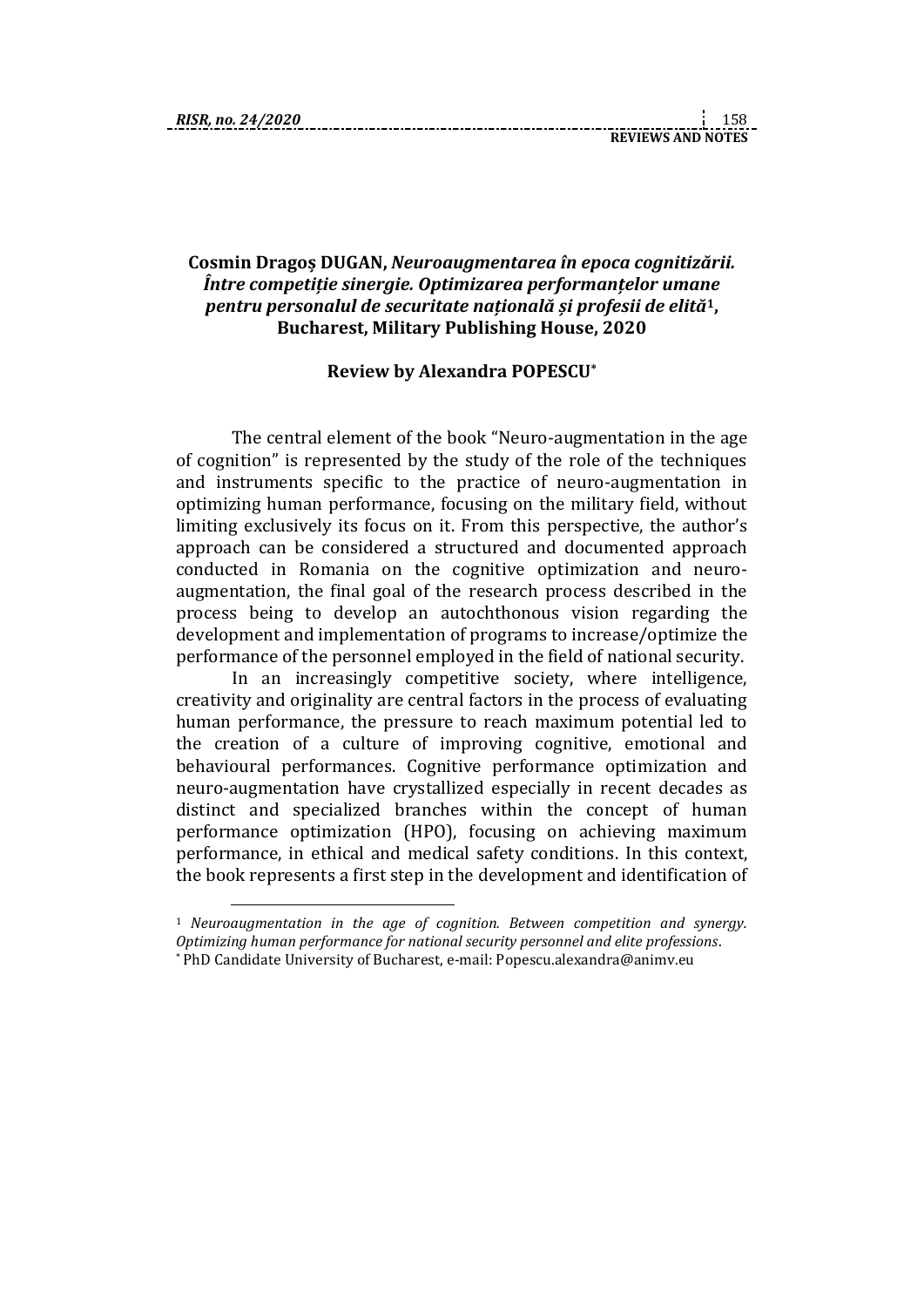neuro-augmentation as one of the study branches of neuroscience, trying to stimulate university research in this field throughout the presented results, highlighting the need to develop the operational neuroscience domain in Romania, as an integrative and interdisciplinary approach.

The book begins with an introductory chapter that presents the main theories which deal with the studied subject (dataism, transhumanism and singularity), which is complemented by a chapter dedicated to the definition, by making a brief literature review, of the three concepts operated within the research process: (a) the optimization of human performance – captures the Romanian perspective on defining this concept; (b) operational neuroscience – defined from the perspective of optimizing human performances in order to identify the role they play in the development of recruitment and motivation strategies for the personnel; (c) cognitive optimization and augmentation (neuro-augmentation) – defined from the perspective of military personnel.

Furthermore, the third chapter deals with the ethics of neuroaugmentation, which is addressed in terms of the widespread implementation of the techniques and methods for human performance optimization, fact that would attract controversy about the reasons, used methods and possible consequences of this particular practice, as well as about how public opinion would receive it. The fourth chapter focuses on identifying the role that neuro-augmentation, as a science and procedure, can play as a component of the process of evaluation and measurement of human performance specific to the personnel hired in institutions of national security, by analysing and describing evaluation models derived on the civil area from precision and personalized medicine initiatives, in order to be able to establish which are the parameters currently used to evaluate neurocognitive and emotional states and performances.

The fifth chapter presents in detail the methods and techniques used for optimization and neuro-augmentation that can be applied to military personnel, highlighting the practical applications which have been developed within several institutions of national security, the interest these institutions shown into developing such applications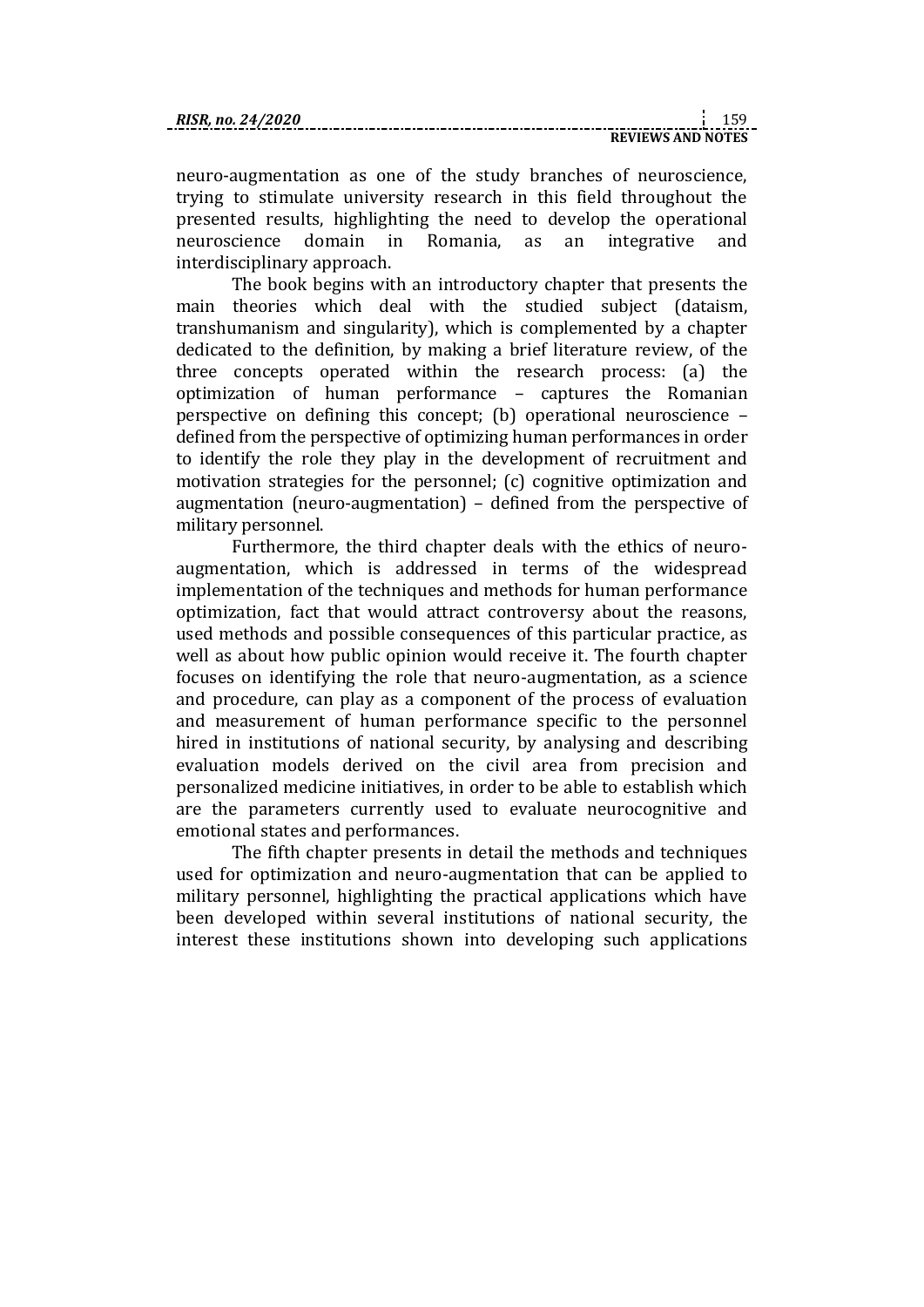(proven by the investments and funds allocated to research in this particular field), the inclusion of provisions on neuro-augmentation within official doctrinal documents and the experimental use within current military practice.

In order to achieve a unitary perspective on the basis of the theoretical information presented in the first five chapters, useful for the reader to construct an overview on the studied topic, the sixth chapter presents a detailed description of the applicability of the neuroaugmentation in the field of national security throughout (a) a presentation of the applicability of this practice for the optimization of certain higher mental processes or cognitive functions (memory, attention, concentration etc.) for military professions, (b) a presentation of applicability for civilian professions, (c) a discussion of unconventional aspects of human performance, with applicability in the field of national security and (d) a presentation of the applicability of neuro-augmentation for various weapons and military specialties.

One of the most interesting and original sections of this book is represented by the seventh chapter, which aims to demonstrate the utility and the positive impact of real-time performance measurement, as well as the application of neuro-augmentation methods and techniques in the activities conducted by security officers at airport checkpoints. Starting from the hypothesis that the implementation of a cognitive optimization program within the activity conducted by airport security officers will led to a measurable improvement of neurovisual performances, the author conducts an experiment on three stages in order to identify the most relevant performance indicators that can be measured in real-time and a proposal for a cognitive optimization and augmentation able to improve the performances of the process of visual targets identification. Therefore, the experiment consisted of a series of small-scale experiments, as follows: (1) exploratory study aimed at conducting a probabilistic identification of brain areas that are critical for the neurovisual performance of airport security officers; (2) evaluation of the means used to obtain the performance parameters in conditions as similar as possible to the operational ones – for this study the author used a sample made up of inexperienced subjects (civilian employees who had not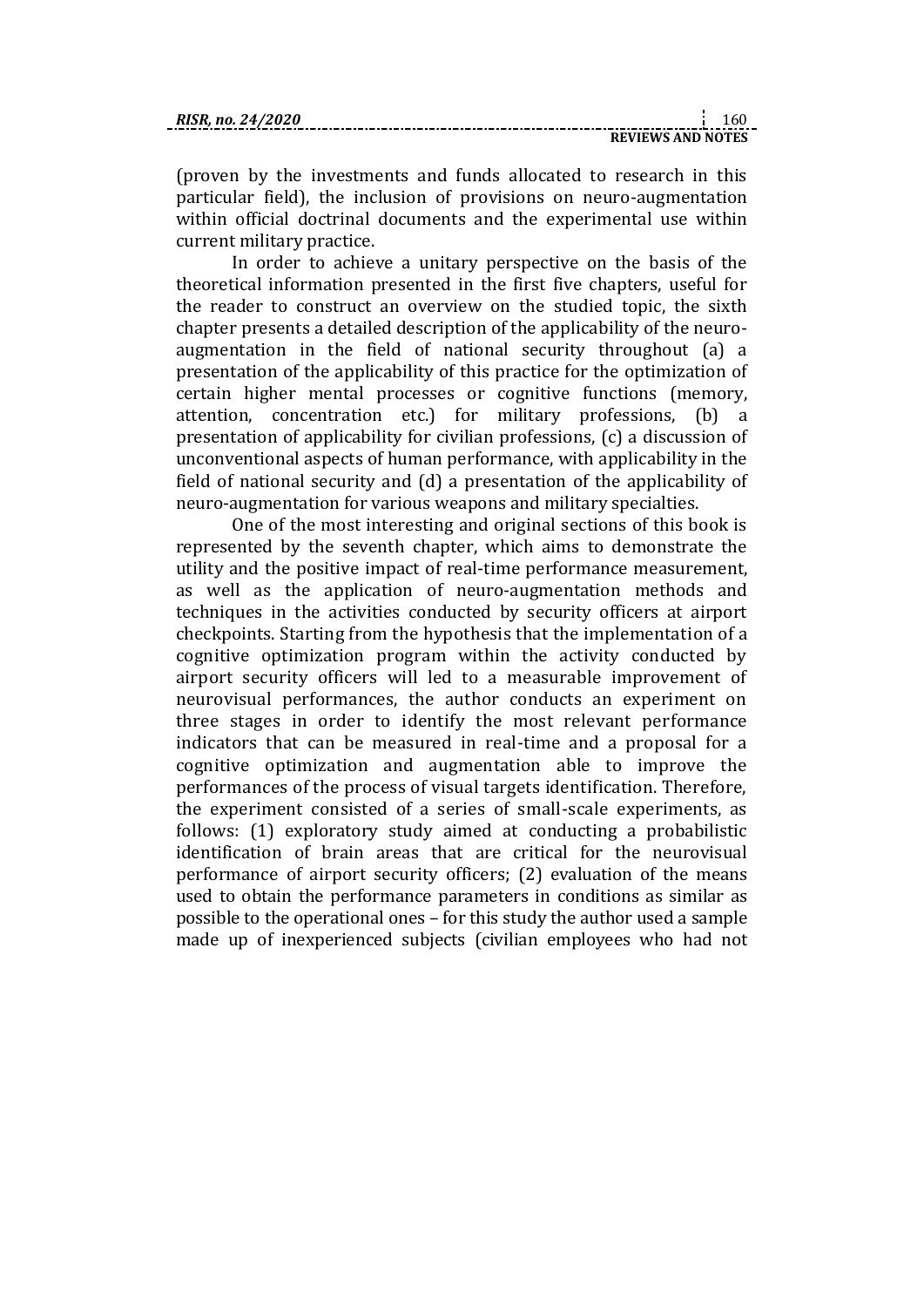| RISR. no. 24/2020 |  |
|-------------------|--|
|                   |  |

|  |  |                                 |  |  |  |  |  |  |  |  | $\cdots$ |  |
|--|--|---------------------------------|--|--|--|--|--|--|--|--|----------|--|
|  |  | ------------------------------- |  |  |  |  |  |  |  |  |          |  |
|  |  |                                 |  |  |  |  |  |  |  |  |          |  |
|  |  | <b>REVIEWS AND NOTES</b>        |  |  |  |  |  |  |  |  |          |  |
|  |  |                                 |  |  |  |  |  |  |  |  |          |  |

previously carried out activities specific to airport officers and who were not trained in this particular domain); (3) the main experiment aimed at demonstrating the positive impact determined by the optimization program on visual target identification performance throughout the identification of brain activation patterns and the calculation of the individual visual performance of airport security officers.

In this context, the chapter dedicated to conclusions highlighted the fact that the cognitive optimization and neuro-augmentation methods and techniques differ in terms of operating principles, action and administration conditions, specificity, recommendations etc. A simple classification considers the degree of accessibility, complexity and intrusiveness – from "classic" and well-known methods such as nutritional interventions, physical training techniques, sleep optimization, neuroergonomics, advanced techniques of psychotherapy and personal development, cognitive training, etc. to more sophisticated methods such as pharmacological stimulation (nootropic), neuromodular or transcranial stimulation techniques.

The orchestration of these methods and techniques in customized optimization and augmentation programs is being performed by groups of experts (doctors, psychologists, coaches) under de umbrella of multi-layered neuroprotective strategies that include prevention, optimization, augmentation and recovery measures adapted to individual phenotypic and genotypic particularities. Another form of capitalization is represented by the precise countermeasures designed to counteract the biological and psychological effects resulted from occupational/professional exposure to aggressive factors and high-risk situations.

The ability to directly connect the finite human mind to an artificial partner with unlimited virtual development potential is a revolutionary technological breakthrough, if it can ever be safely operationalized. The ethical, legal, practical issues, presented in detail in the book, are commensurate with the potential benefits, especially since many aspects of human-artificial intelligence collaboration are unprecedented in human history.

The development and integration of neurotechnologies and artificial intelligence in the military field aims to achieve advanced man-